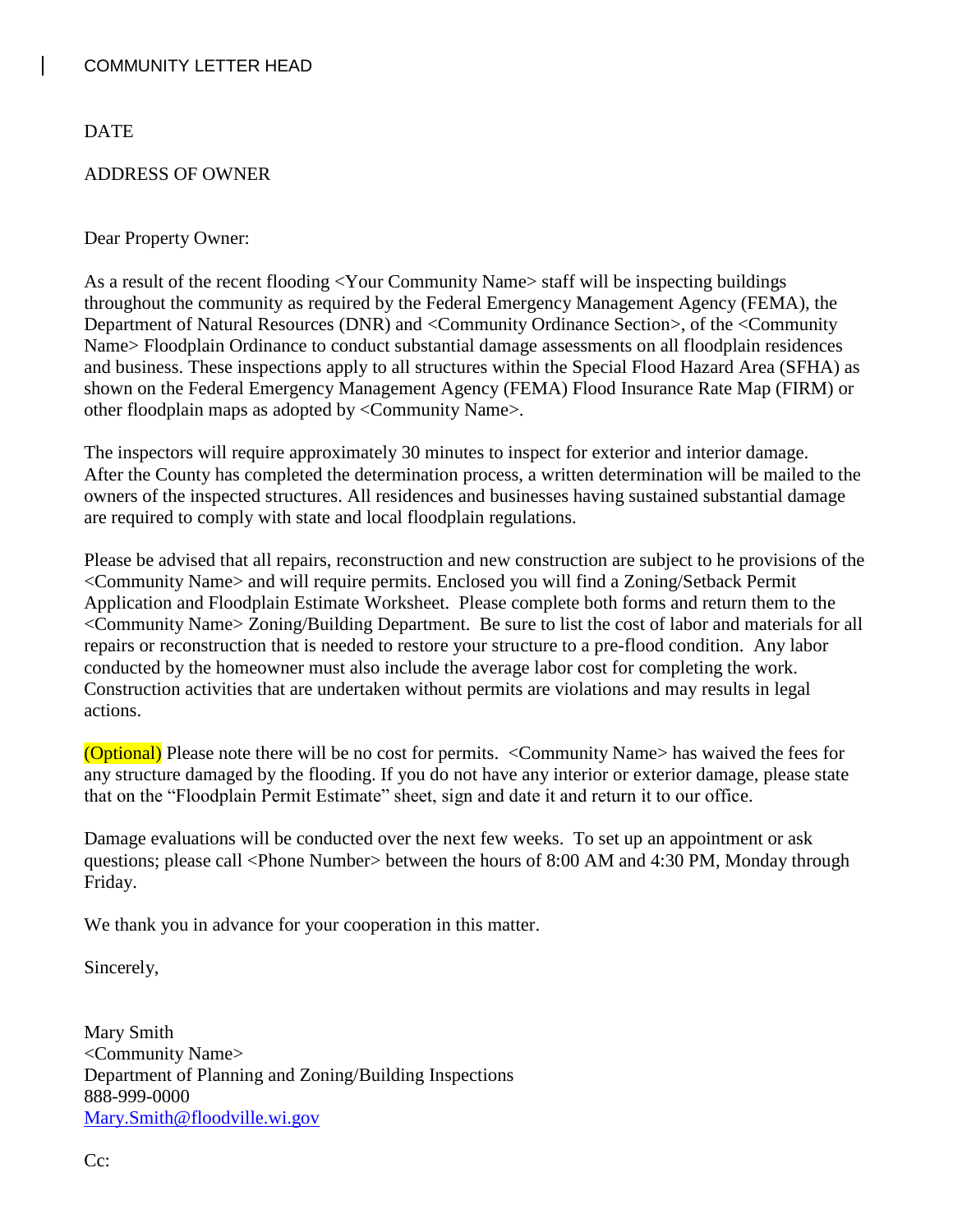#### DATE

#### ADDRESS OF TOWN

Dear Town of

<Community Name> Planning and Zoning is notifying Towns about the required permit process for all homes located in a mapped floodplain area that experienced flooding.

As a result of the recent flooding <Community Name> staff is required by the Federal Emergency Management Agency (FEMA), the Department of Natural Resources (DNR) and <Section of Floodplain Ordinance>, of the <Community Name> Floodplain Ordinance to conduct substantial damage assessments on all floodplain residences and business.

The inspectors will require approximately 30 minutes to inspect for exterior and interior damage. After the County has completed the inspection, a written determination will be mailed to the owners.

Please be advised that all repairs, reconstruction and new construction are subject to he provisions of the <Community Name> and will require permits. Construction activities that are undertaken without permits are violations and may results in legal actions. If the structure is not within a Federal Emergency Management Agency (FEMA) Flood Insurance Rate Map (FIRM) floodplain permit is not needed from our office to complete interior work. However, please have the owners contact our office to ensure any structural repairs have the proper permits from our office.

Our office will be contacting the Town Assessor for equalized assessed value of the structures within the mapped floodplain. This is required by the County's floodplain ordinance provisions to complete and floodplain permit.

Please note there will be no cost for permits to the landowners for flood damage repair work (Optional). Once our office has completed the inspections, we will notify the Town of landowners needing County floodplain permits. If landowners and/or contractors contact the Town seeking permits, please send them to the Planning and Zoning Department to determine if an zoning permit is needed from our office.

Thank you for your cooperation in this issue. If you have any further questions, please contact <staff name and contact information>.

Sincerely,

<Community Name> Planning & Zoning Department

CC: [Name], Town Chairperson [Name], Town Assessor [Name], Town Building Inspector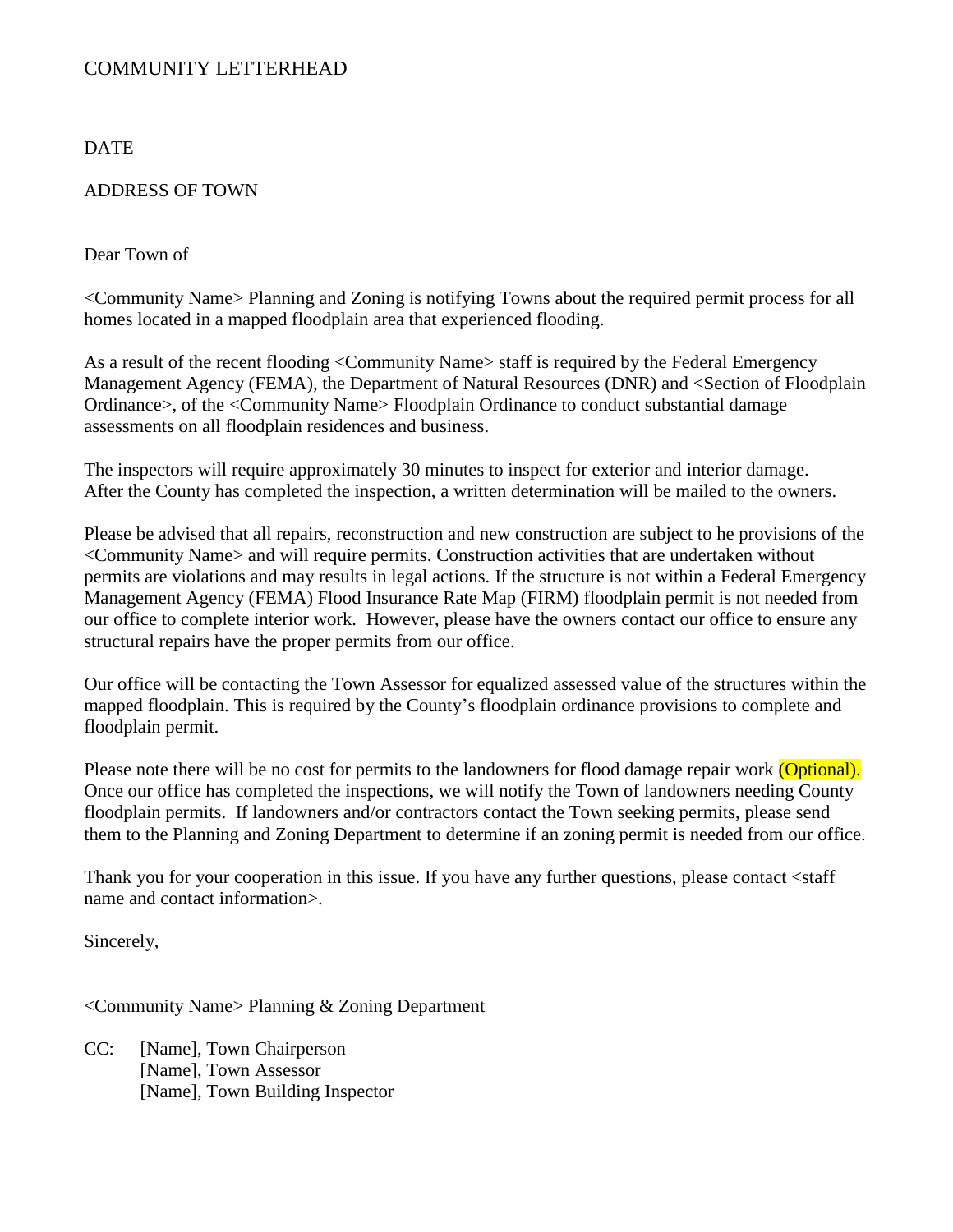#### **DATE**

#### ADDRESS

Dear Property Owner:

This is an follow up letter to the letter sent on <DATE>. As a result of the recent flooding <Community Name> staff is required by the Federal Emergency Management Agency (FEMA), the Department of Natural Resources (DNR) and <Section Number of Ordinance>, of the <Community Name> Floodplain Ordinance to conduct substantial damage assessments on all structures located in the Special Flood Hazard Areas (SFHA) as shown within the Special Flood Hazard Area (SFHA) as shown on the Federal Emergency Management Agency (FEMA) Flood Insurance Rate Map (FIRM) or other floodplain maps as adopted by <Community Name>.

If our office does not complete an interior inspection of the home, we are required to do an estimated substantial damage assessment from exterior observations such as heights of water lines and observation from neighboring properties. All substantial damage reports will be submitted to FEMA and DNR.

If you wish would avoid an exterior estimation of your strucuture, please contact us at call 888-999- 0000 between the hours of 8:00 AM and 4:30 PM, Monday through Friday to set up an appointment for an interior inspection of your structure. The inspection requires approximately 30 minutes to inspect for exterior and interior damage. After the County has completed the determination process, a written determination will be mailed to you for review. Any structures having sustained substantial damage will be required to comply with <Community Name> Floodplain Ordinance.

Please be advised that all repairs, reconstruction and new construction are subject to the provisions of the <Community Name> and will require permits. Enclosed you will find a Zoning/Setback Permit Application and Floodplain Estimate Worksheet. Please complete both forms and return them to the <Community Name> Zoning/Building Department. Be sure to list the cost of labor and materials for all repairs or reconstruction that is needed to restore your structure to a pre-flood condition. Any labor conducted by the homeowner must also include the average labor cost for completing the work. Construction activities that are undertaken without permits are violations and may results in legal actions.

(Optional) Please note there will be no cost for permits. <Community Name> has waived the fees for any structure damaged by the flooding.

If you have any questions on this issue, please contact me at (888) 999-0000

Sincerely,

Mary Smith <Community Name> Department of Planning and Zoning/Building Inspections 888-999-0000 Mary.Smith@floodville.wi.gov

Second Notice

Cc: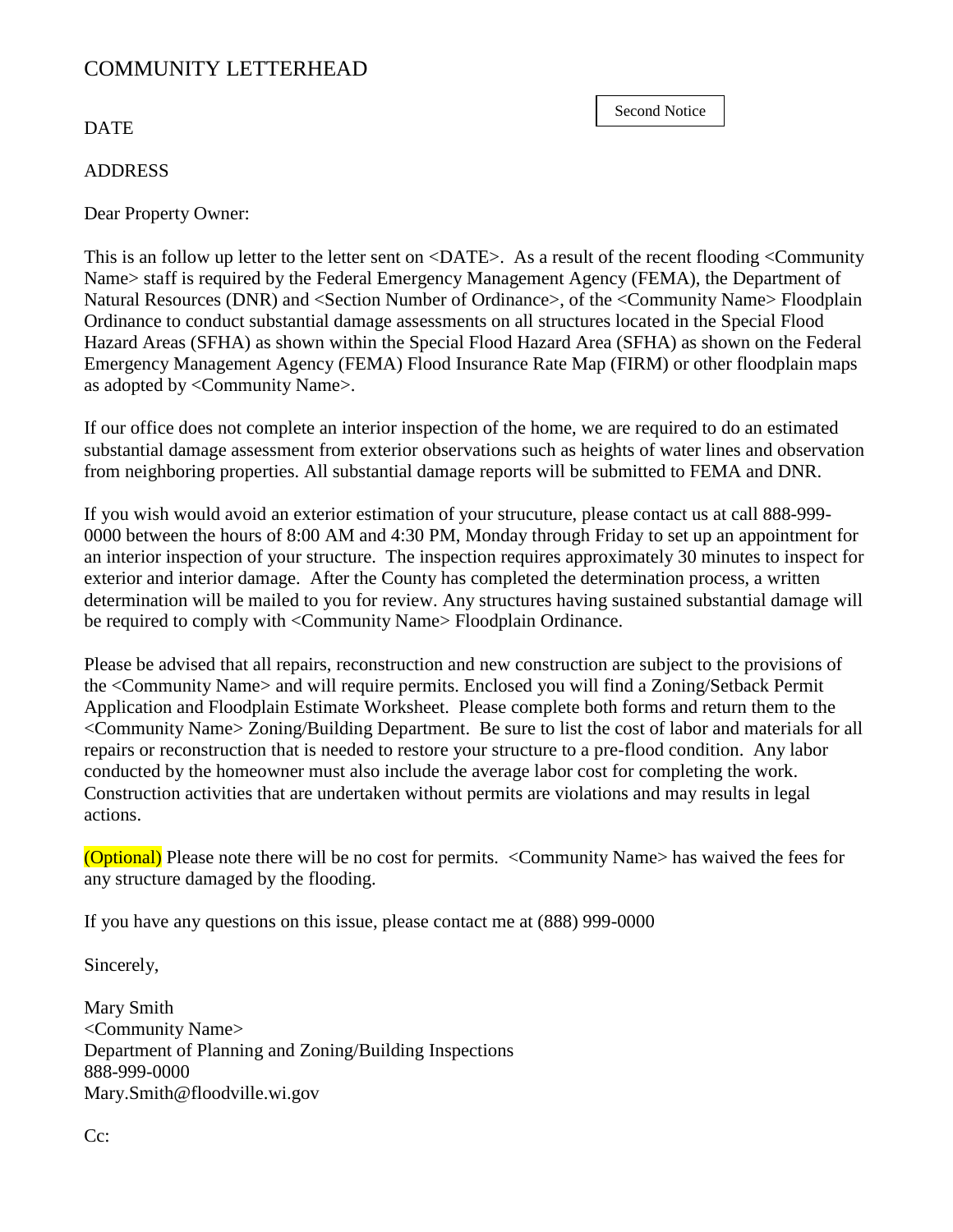Town of {Town Name}

Property Owner: [Name and Address]

Site Address:

Tax Parcel Number:

Equalized Assessed Value of the Residence: \$

Town Representative Signature or Town Stamp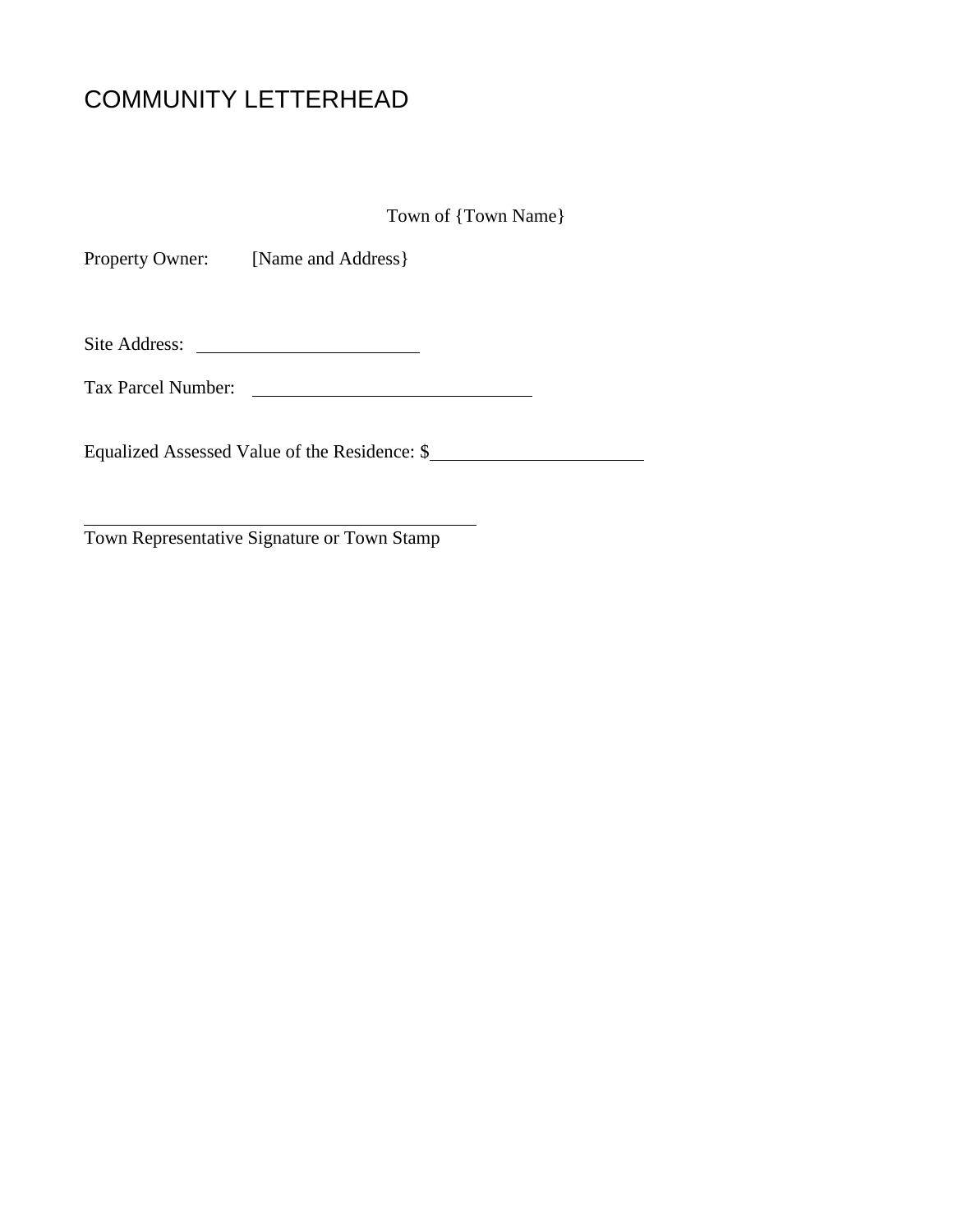DATE

#### ADDRESS OF OWNER

Dear Property Owner:

We have reviewed your recent application for a permit to **[describe proposed improvement/addition]** for the existing residential structure located at [Insert structure address].

The <Planning & Zoning Office> has determined that this structure is located within a mapped Special Flood Hazard Area (SFHA) on the Flood Insurance Rate Map (FIRM), Panel 0000, with an effective date of August 2, 2011. As required by our <Community Name> Floodplain Zoning Ordinance, we have evaluated the proposed work and determined that it constitutes Substantial Improvement (SI) of the building. This determination is based on a comparison of the cost estimate of the proposed work to the equalized assessed value of the structure (excluding land value). When the cost of improvements equals or exceeds 50 percent of the equalized assessed value of the structure, the work is considered to be Substantial Improvement (SI) under the requirements of the National Flood Insurance Program (NFIP) and the <Community Name> Floodplain Zoning Ordinance.

As a result of this determination, you are required to bring the building into compliance with the <Community Name> Floodplain Zoning Ordinance provisions.

We would be pleased to meet with you and your designated representative (architect/builder) to discuss the requirements and potential options for bringing the structure into compliance. The lowest floor of the structure must be elevated to at above the Flood Protection Elevation (FPE) most significant requirement is that the lowest floor must be elevated to or above the base flood elevation (BFE), as defined in the ordinance, on the FIRM. You may wish to contact your insurance agent to understand how raising the lowest floor higher than the minimum required elevation can reduce NFIP flood insurance premiums.

Please resubmit your permit application along with plans and specifications that incorporate compliance measures. Construction activities that are undertaken without a proper permit are violations and may result in citations, fines, the removal of the non-compliant construction, or other legal action.

If you have any questions regarding this issue, please contact me at (888) 999-0000.

Sincerely,

Mary Smith <Community Name> Department of Planning and Zoning/Building Inspections 888-999-0000 [Mary.Smith@floodville.wi.gov](mailto:Mary.Smith@floodville.wi.gov)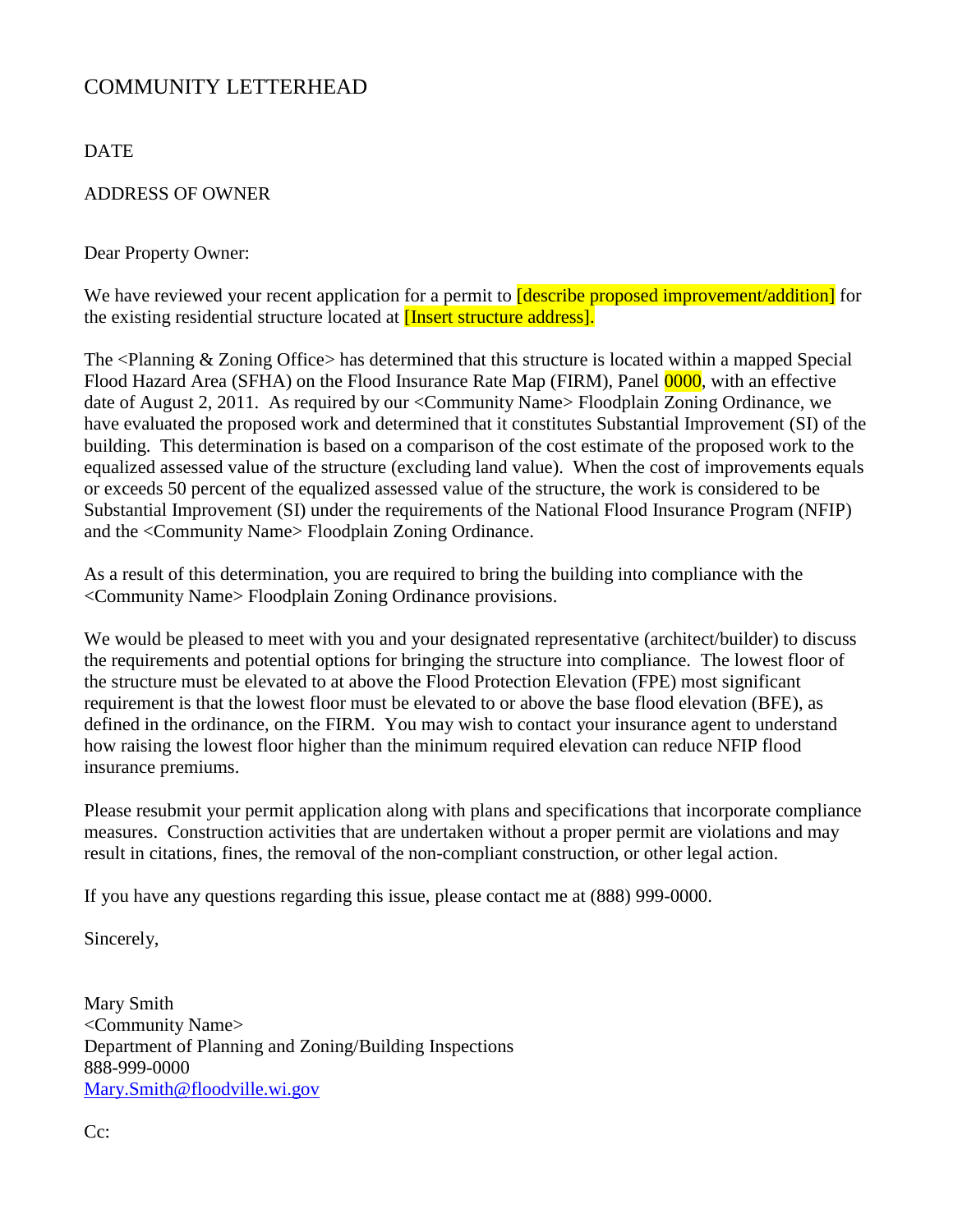#### **DATE**

#### ADDRESS

RE: Notice of Substantial Damage Estimation at [ SITE ADDRESS].

#### Dear <OWNER>:

This is a follow-up letter to previous correspondence that we sent regarding the recent flooding and its potential impact to your structure. A detailed report of the damage incurred is included with this letter. Damages listed below do not include previous flood damage or improvements and the Equalized Assessed Value (EAV) only refers to the structure that was inspected.

| <b>Community Number:</b>         | <170XXX>                        |
|----------------------------------|---------------------------------|
| Parcel Zone Information:         | Zone $\langle$ zone $\rangle$   |
| <b>Equalized Assessed Value:</b> | $\frac{\text{S}}{\text{Value}}$ |
| Flood Damage:                    |                                 |
| September 2019                   | $\frac{\text{S}}{\text{Value}}$ |
| Total damages                    | $\frac{\text{S}}{\text{Value}}$ |
| <b>Percent Damaged:</b>          | $<$ Value% $>$                  |
| <b>Ordinance Requirement:</b>    | Mitigation (elevation, removal) |

As a result of the required investigations regarding flood damage sustained to structure located within the Special Flood Hazard Area (SFHA) of <Community Name>; we have determined that this structure located at <ADDRESS> has been damaged in excess of 50% of it's equalized assessed value and is substantially damaged, therefore, it must be brought into compliance with the <Community Name> Floodplain Ordinance prior to any repair or reconstruction. For this structure to be in compliance with the ordinance, the structure must be elevated, moved outside the floodplain or demolished.

We would be pleased to meet with you and your designated representative (architect/builder) to discuss the requirements and potential options for bringing the structure into compliance. The lowest floor of the structure must be elevated to at above the Flood Protection Elevation (FPE) most significant requirement is that the lowest floor must be elevated to or above the base flood elevation (BFE), as defined in the ordinance, on the FIRM. You may wish to contact your insurance agent to understand how raising the lowest floor higher than the minimum required elevation can reduce NFIP flood insurance premiums.

Construction activities that are undertaken without a proper permit are violations of the <Community Name> Floodplain Ordinance and may result in citations, fines, the removal of the non-compliant construction, or other legal action.

(OPTIONAL) Appeals to the Board of Adjustment/Appeals may be taken by any person aggrieved, or by any officer or department of the municipality affected by any decision of the zoning administrator or other administrative officer. Such appeal shall be taken within 30 days of the date of this decision.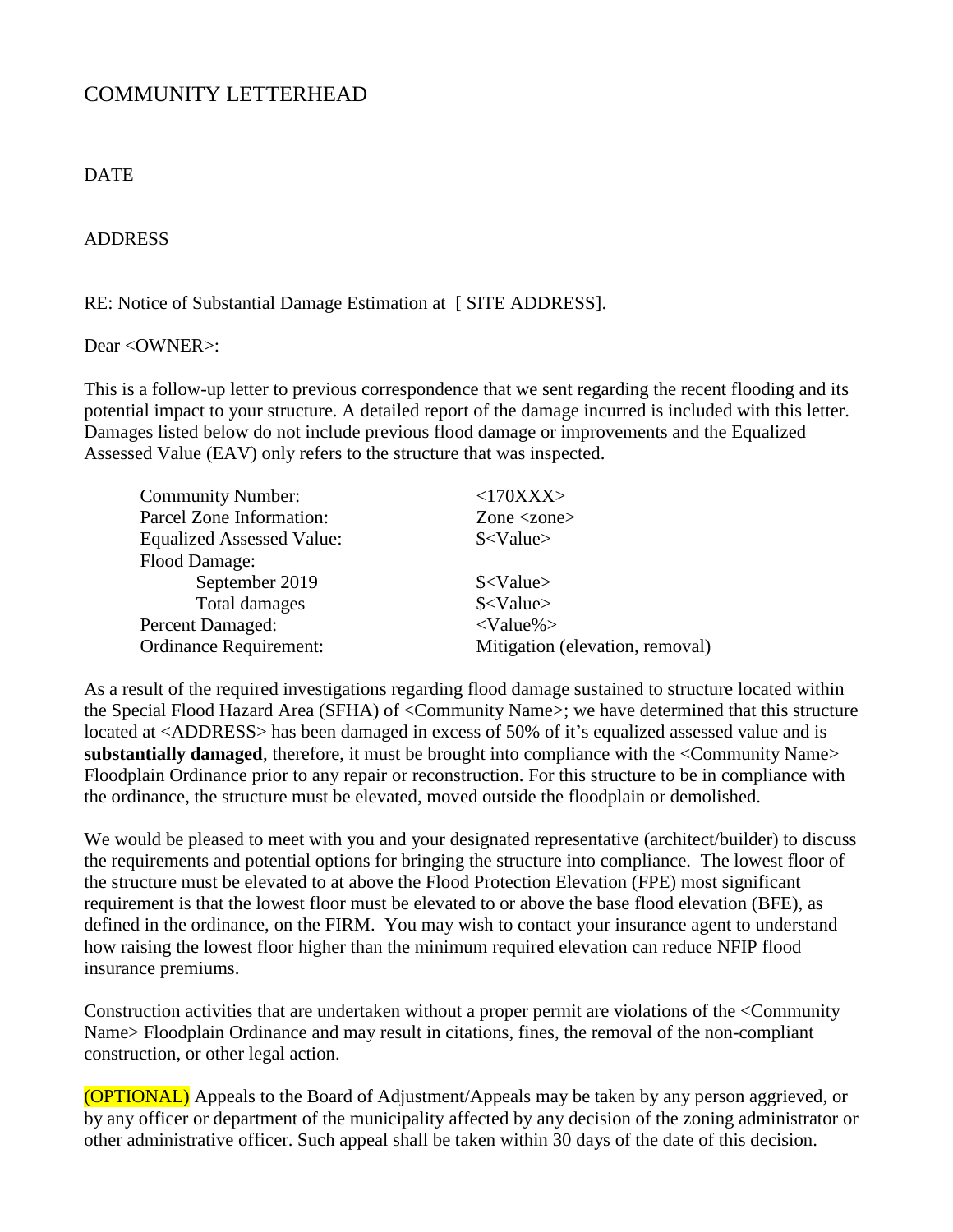(OPTIONAL) An option you may wish to explore is the Flood Mitigation Program managed by the <Community Name> Emergency Management office. This voluntary program has provided money to purchase at risk properties with homes at pre-flood values. The amount of money that may become available has yet to be determined; however, these "substantially damaged" would be the highest priority especially if it is your principal residence. With participation in that program, we would work with you on the time limit for removal. The department and contact number for the flood mitigation purchase program is the Emergency Government office at (888) 999-0000. Otherwise, contact this department at (888) 999-0000 for any other questions pertaining to this matter. You may also check your flood insurance policy for any assistance it provides.

If you have any questions regarding this issue, please contact me at (888) 999-0000.

Sincerely,

Mary Smith <Community Name> Department of Planning and Zoning/Building Inspections 888-999-0000 Mary.Smith@floodville.wi.gov

C<sub>c</sub>: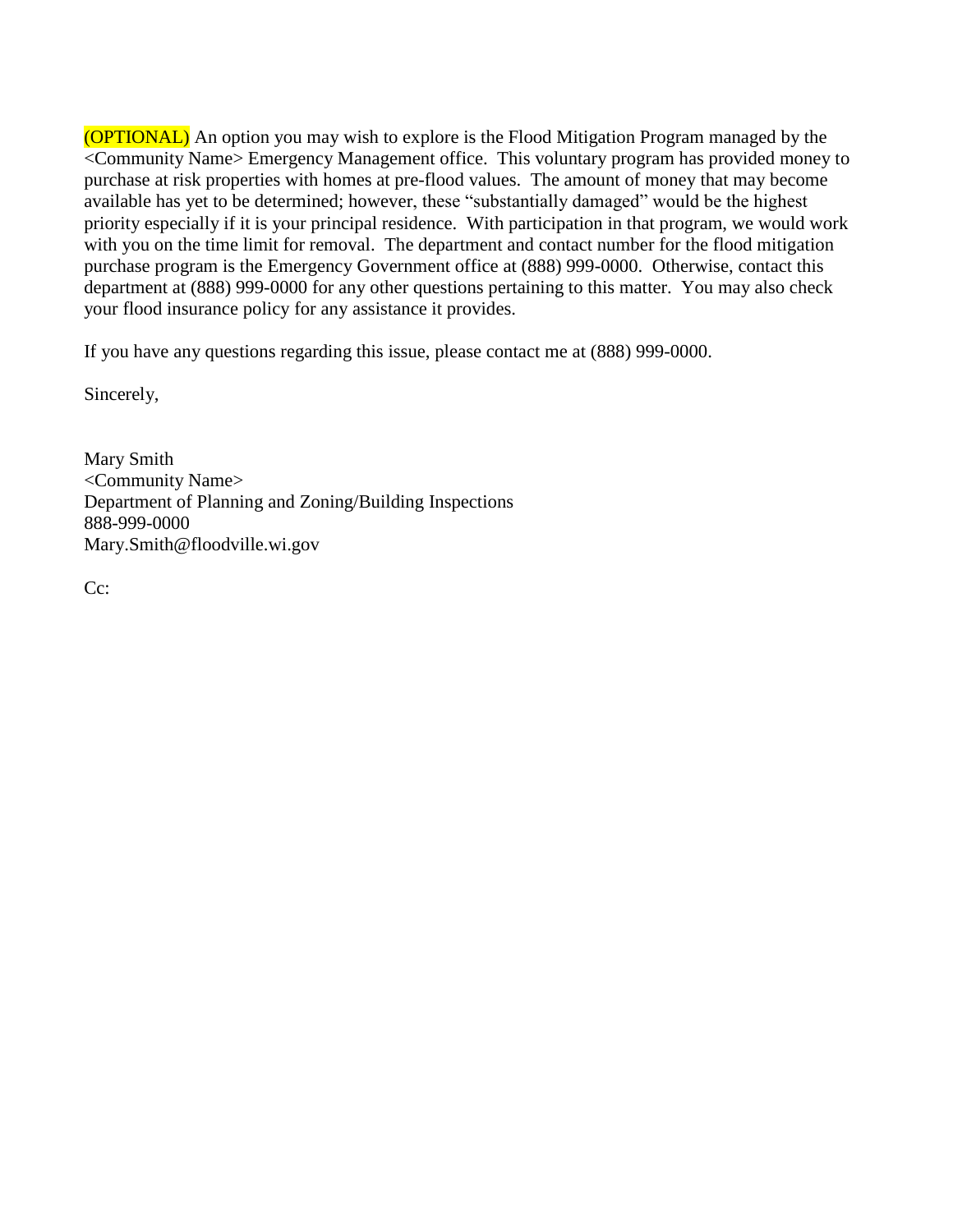DATE

#### ADDRESS OWNER

RE: Notice of Substantial Damage Estimation at [SITE ADDRESS].

Dear <OWNER>:

This is a follow-up letter to previous correspondence that we sent regarding the recent flooding and its potential impact to your structure. A detailed report of the damage incurred is included with this letter. Damages listed below do not include previous flood damage or improvements and the Equalized Assessed Value (EAV) only refers to the structure that was inspected.

| <b>Community Number:</b>         | <170XXX>           |
|----------------------------------|--------------------|
| Parcel Zone Information:         | Zone <zone></zone> |
| <b>Equalized Assessed Value:</b> | \$ <value></value> |
| Flood Damage:                    |                    |
| September 2019                   | \$ <value></value> |
| <b>Total damages</b>             | \$ <value></value> |
| Percent Damaged:                 | <value%></value%>  |
|                                  |                    |

As a result of the required investigations regarding flood damage sustained to structures located within the floodplain of <Community Name>; we have determined the dwelling located at <ADDRESS> has not been substantially damaged in excess of 50% of its equalized assessed value. However, the structure did receive damage as a result of flood waters, which means this report must be kept on file and any future flood damage will be added to this amount. Once a structure reaches 50% of its equalized assessed value, the structure must be brought into compliance with floodplain regulations.

Before any repairs and/or reconstruction can take place, a Zoning and Land Use permit is required. With this application please include an itemized list of all repairs/reconstruction including cost of labor and materials. Review and approval of this permit is required prior to repairs or construction taking place. Another determination will be required to determine all improvements proposed will result in substantial improvements, which would require the structure to come into compliance with the floodplain ordinance.

Construction activities that are undertaken without a proper permit are violations of the <Community Name> Floodplain Ordinance and may result in citations, fines, the removal of the non-compliant construction, or other legal action.

It is advisable for you as an owner of a structure that is subject to flooding to take measures to protect yourself. Number one is to purchase flood insurance to help you in cases of flood damage. Number two is to explore measures to elevate your home to prevent against future damage that exceeds 50% of the equalized assessed value.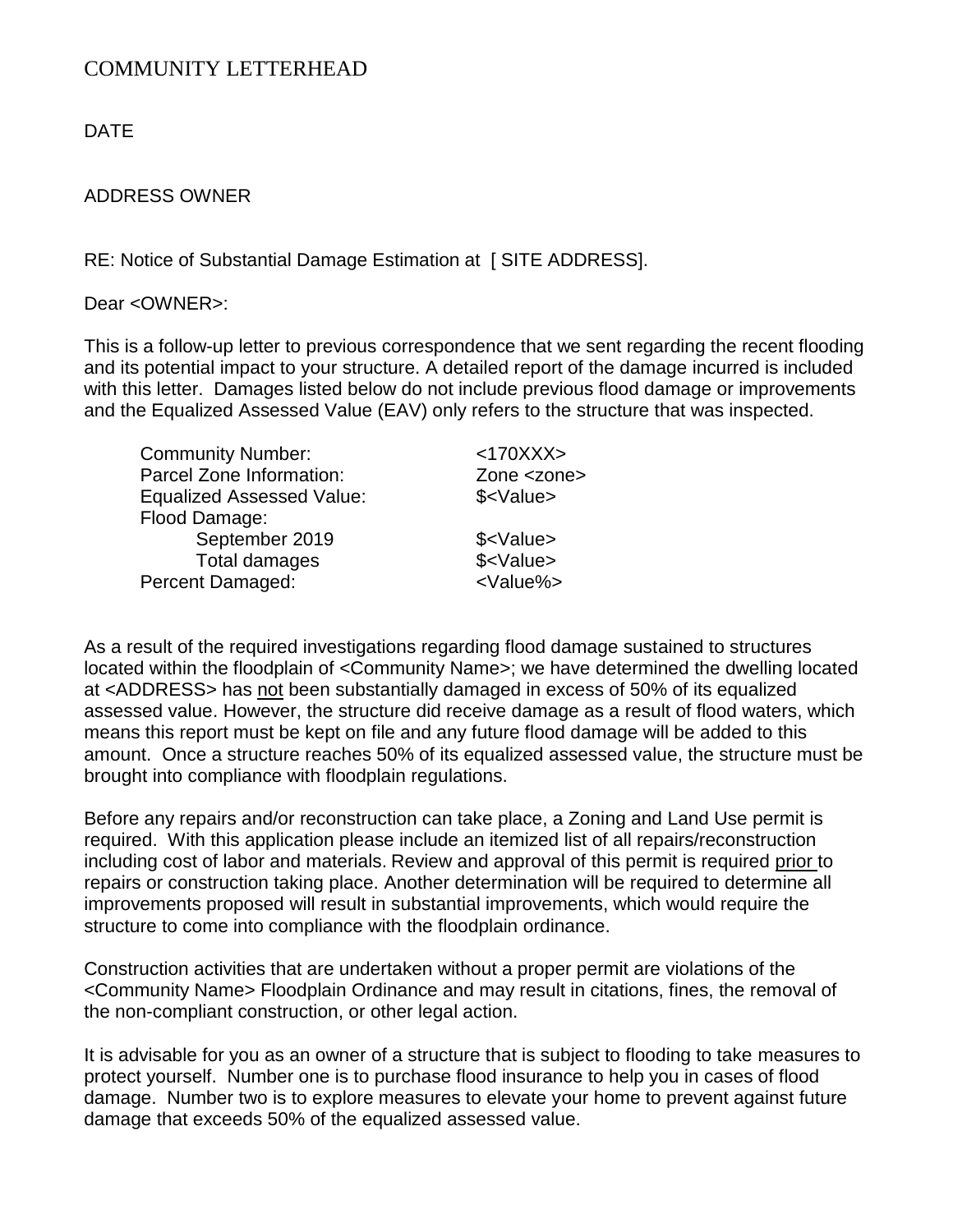(OPTIONAL) Appeals to the Board of Adjustment/Appeals may be taken by any person aggrieved, or by any officer or department of the municipality affected by any decision of the zoning administrator or other administrative officer. Such appeal shall be taken within 30 days of the date of this decision.

(OPTIONAL) An option you may wish to explore is the Flood Mitigation Program managed by the <Community Name> Emergency Management office. This voluntary program has provided money to purchase at risk properties with homes at pre-flood values. The amount of money that may become available has yet to be determined; however, these "substantially damaged" would be the highest priority especially if it is your principal residence. With participation in that program, we would work with you on the time limit for removal. The department and contact number for the flood mitigation purchase program is the Emergency Government office at (888) 999-0000. Otherwise, contact this department at (888) 999-0000 for any other questions pertaining to this matter. You may also check your flood insurance policy for any assistance it provides.

If you have any questions regarding this issue, please contact me at (888) 999-0000.

Sincerely,

Mary Smith <Community Name> Department of Planning and Zoning/Building Inspections 888-999-0000 Mary.Smith@floodville.wi.gov

Cc: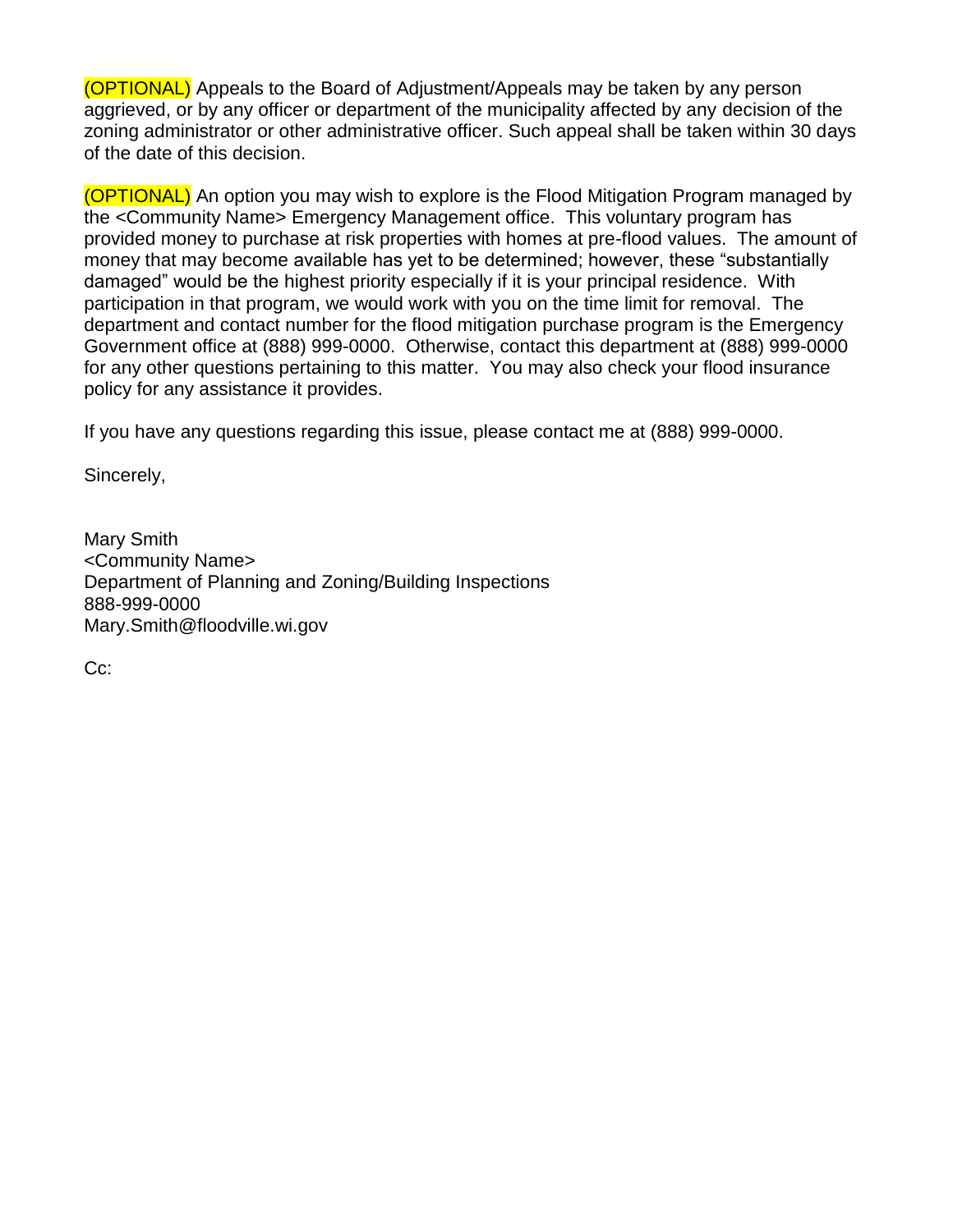#### **DATE**

Dear Town of [Name of Town]:

<Community Name> Planning and Zoning has completed inspecting flood damage homes within your township.

Please find enclosed, letters to all residents within your township that received flood damage. These numbers are not final as the residents do have an opportunity to challenge the determination.

However, damage did occur at these addresses which means no interior or exterior work is permitted prior to review and approval from the <Community Name>. (OPTIONAL) There is no fee for the permit, but the cost of work must be recorded and kept on file.

If landowners and/or contractors contact the Town seeking permits, please send them to the Planning and Zoning Department to determine if a zoning permits are needed from our office.

Thank you for your cooperation in this issue. If you have any further questions, please contact <staff name and contact information>.

Sincerely,

Mary Smith <Community Name> Planning & Zoning Department

CC: [Name], Town Chairperson [Name], Town Assessor [Name], Town Building Inspector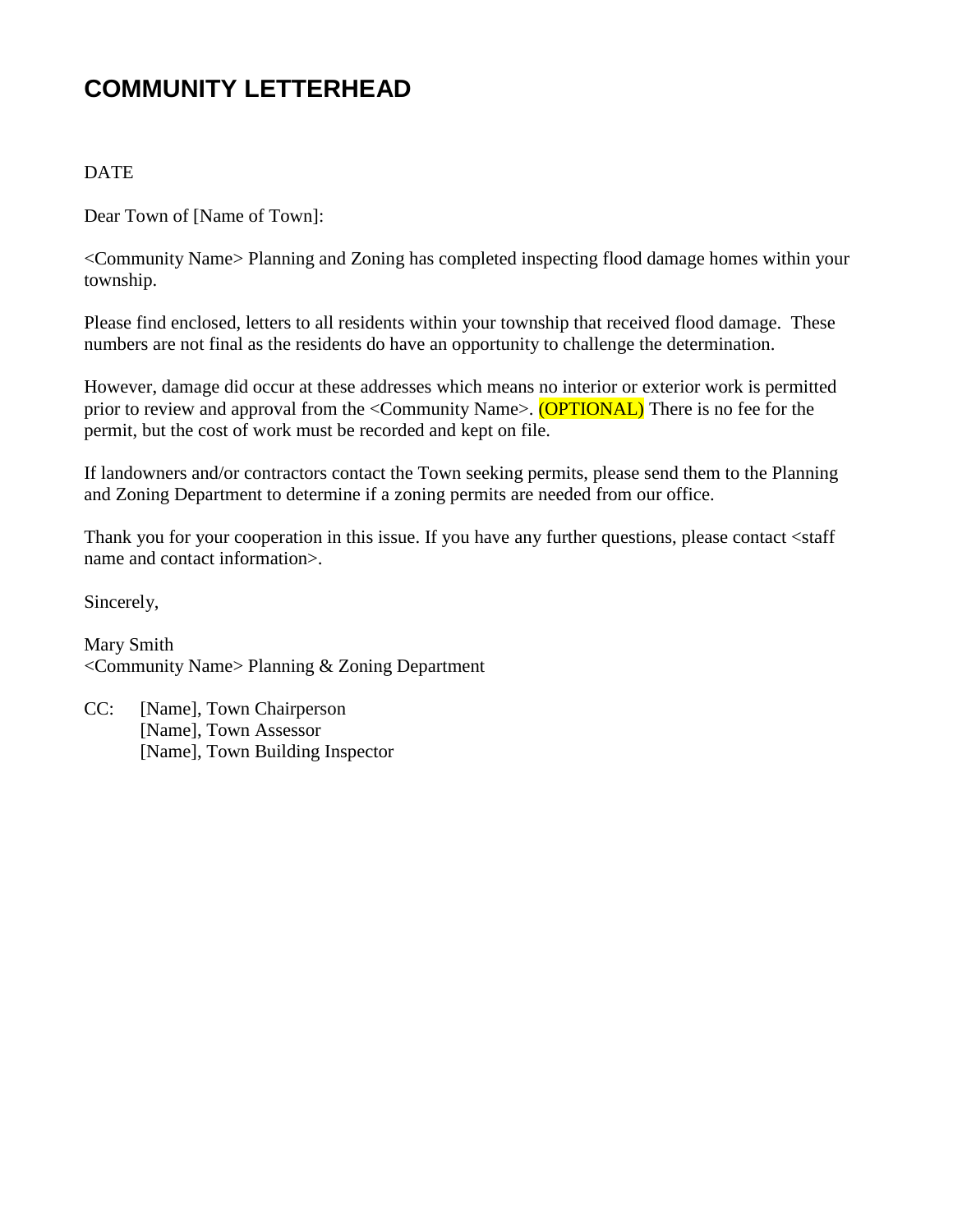## FLOOD DAMAGE CALLS

| Name of Property Owner:                                                                                              |                                                                                                                                                                                                                                      |
|----------------------------------------------------------------------------------------------------------------------|--------------------------------------------------------------------------------------------------------------------------------------------------------------------------------------------------------------------------------------|
|                                                                                                                      |                                                                                                                                                                                                                                      |
|                                                                                                                      | Telephone Number: <u>and the same and the set of the set of the set of the set of the set of the set of the set of the set of the set of the set of the set of the set of the set of the set of the set of the set of the set of</u> |
|                                                                                                                      |                                                                                                                                                                                                                                      |
|                                                                                                                      |                                                                                                                                                                                                                                      |
| <u> 1989 - Johann Stein, marwolaethau a bhann an t-Amhain an t-Amhain an t-Amhain an t-Amhain an t-Amhain an t-A</u> |                                                                                                                                                                                                                                      |
| and the control of the control of the control of the control of the control of the control of the control of the     |                                                                                                                                                                                                                                      |
|                                                                                                                      | Info. to Convey:<br>$\Box$ Web Page Address<br>□ Letter & permit app. to be sent out DATE<br>$\Box$ Substantial damage inspections<br>$\Box$ Substantial damage notifications<br>$\Box$ Permitting                                   |
|                                                                                                                      | <b>FLOOD DAMAGE CALLS</b>                                                                                                                                                                                                            |
|                                                                                                                      | Name of Property Owner:                                                                                                                                                                                                              |
|                                                                                                                      |                                                                                                                                                                                                                                      |
| Telephone Number:<br>Telephone Number:                                                                               |                                                                                                                                                                                                                                      |
| Date of Telephone Call:                                                                                              |                                                                                                                                                                                                                                      |
|                                                                                                                      |                                                                                                                                                                                                                                      |
|                                                                                                                      |                                                                                                                                                                                                                                      |
|                                                                                                                      | <b>Info. to Convey:</b>                                                                                                                                                                                                              |
|                                                                                                                      | $\Box$ Web Page Address<br>□ Letter & permit app. to be sent out DATE<br>$\Box$ Substantial damage inspections<br>$\square$ Substantial damage notifications<br>$\Box$ Permitting                                                    |